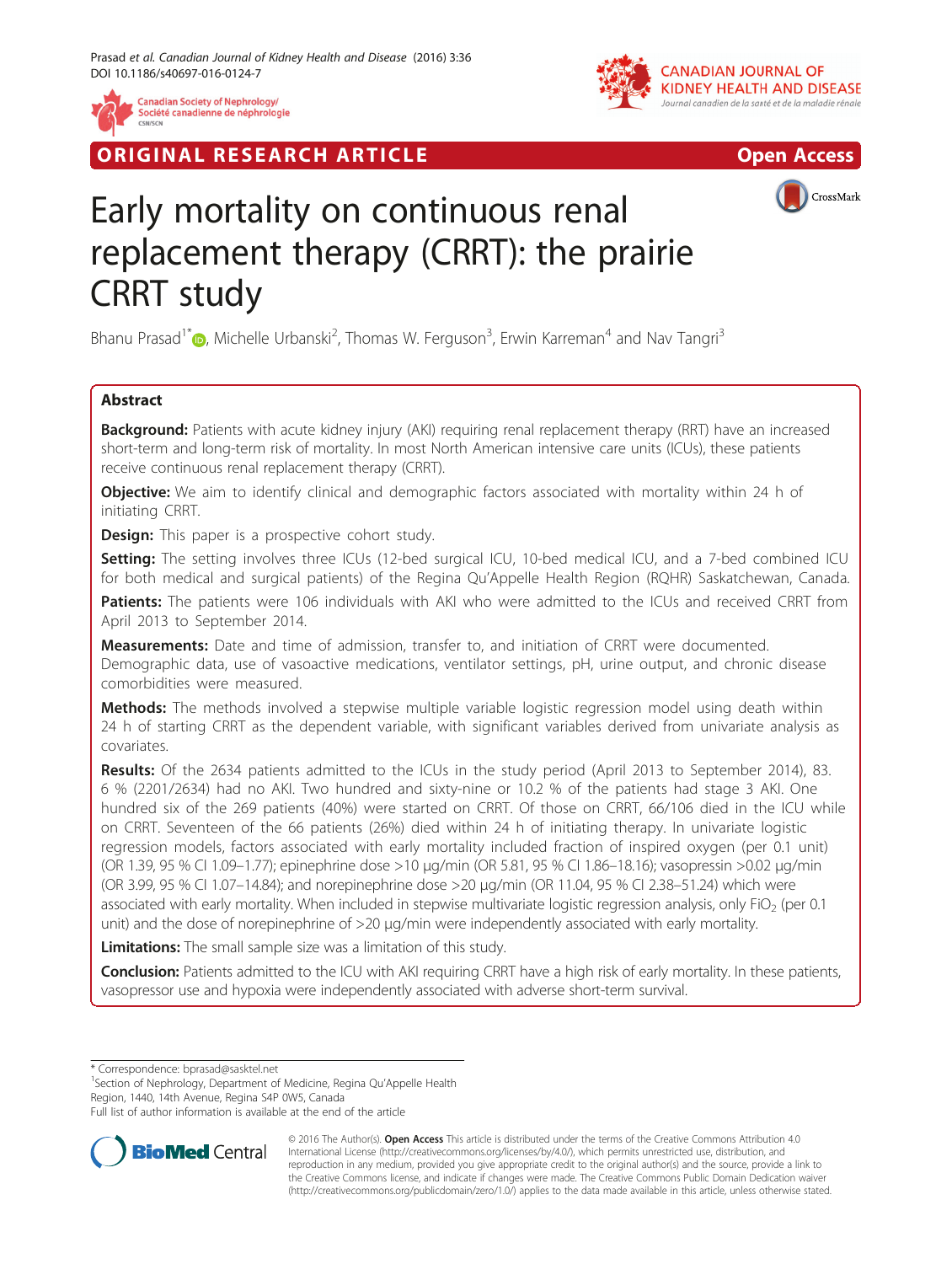# Abrégé

Mise en contexte: Les patients souffrant d'insuffisance rénale aiguë (IRA) nécessitant un traitement de suppléance rénale voient leur risque de mortalité augmenter à plus ou moins long terme. Dans la plupart des unités de soins intensifs (USI) d'Amérique du Nord, on soigne ces patients en leur prodiguant un traitement de suppléance rénale en continu (TRSC).

Objectif de l'étude: L'étude visait à identifier les facteurs cliniques et démographiques associés à un décès du patient dans les 24 heures suivant l'amorce d'un TSRC.

Cadre et type d'étude: Il s'agit d'une étude de cohorte rétrospective qui s'est tenue au sein de trois USI de centres hospitaliers associés au Regina Qu'Appelle Health Region de Regina (SK) au Canada. Les unités participantes se composaient d'une unité de soins intensifs chirurgicaux composée de 12 lits, une unité de soins intensifs médicaux comptant 10 lits et d'une USI composée de 7 lits combinant les deux types de soins.

Patients: La cohorte comptait un total de 106 patients souffrant d'IRA ayant été admis à l'une ou l'autre des trois USI, et ayant reçu un TSRC entre avril 2013 et septembre 2014.

Mesures: Pour chaque patient, on a consigné la date et l'heure de l'admission à l'hôpital, du transfert en USI et du moment où le TSRC a été amorcé. Les données démographiques ainsi que des renseignements cliniques tels que la prise ou non de médicaments vasoactifs, les paramètres de ventilation, la mesure du pH à l'amorce du TSRC, la diurèse et les maladies chroniques en comorbidité, lorsque présentes, ont également été enregistrées pour chaque participant à l'étude.

Méthodologie: Un modèle par étapes de régression logistique à variables multiples a été utilisé pour l'analyse des données. Le décès du patient à l'intérieur des 24 heures suivant l'amorce de la dialyse en continu a servi de variable dépendante lors de l'analyse alors que les données significatives dérivant de l'analyse univariée ont été utilisées comme covariables.

Résultats: Des 2634 patients admis au sein de l'une ou l'autre des USI participantes au cours de la période de l'étude, 83,6 % (2201/2634) n'étaient pas en situation d'insuffisance rénale aiguë. Un total de 269 patients (10,2 %) souffraient d'IRA de stade 3 et un TSRC a été amorcé pour 106 (40 %) d'entre eux. De ces 106 patients, 66 sont décédés à l'unité de soins intensifs, dont 17 (26 %) dans les 24 premières heures. Dans le modèle de régression logistique univariée, les facteurs associés à une mortalité précoce incluaient la fraction d'oxygène dans l'air inspiré (FiO2) par 0,1 unité (risque relatif [RR] : 1,39 ; intervalle de confiance [IC] à 95 % entre 1,09 et 1,77), une dose d'épinéphrine > 10 μg/minute (RR : 5,81 ; IC à 95 % entre 1,86 et 18,16), la vasopressine à > 0,02 μg/minute (RR : 3,99 ; IC à 95 % entre 1,07 et 14,84) et une dose de norépinéphrine > 20 μg/minute (RR : 11,04 ; IC à 95 % entre 2,38 et 51,24). Quant la FiO<sub>2</sub> (par 0,1 unité) et la dose de norépinéphrine > 20 μg/minute, elles ont été associées de manière indépendante à de la mortalité précoce lorsqu'analysées uniquement à l'aide un modèle progressif de régression logistique multivariée,.

Limites de l'étude: Le faible échantillonnage de patients limite la portée des résultats de cette étude.

Conclusion: Les patients souffrant d'IRA et nécessitant un traitement de suppléance rénale qui sont admis dans les unités de soins intensifs ont un risque accru de mortalité précoce à la suite de l'amorce du traitement. On a de plus observé chez ces patients que la prise de médicaments vasopresseurs ainsi que l'hypoxie étaient deux facteurs associés de manière indépendante à des effets néfastes sur leur survie à court terme.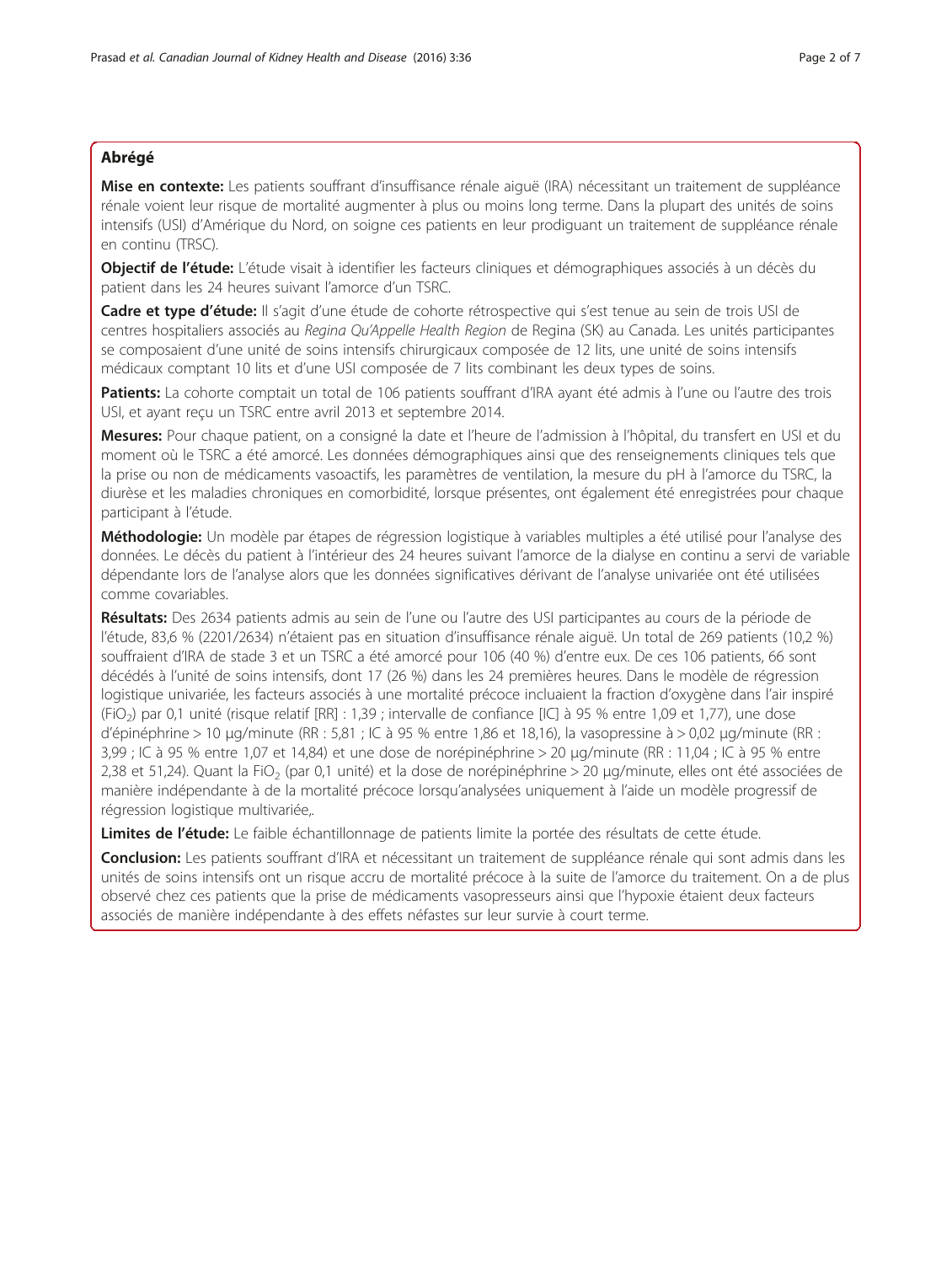# What was known before

Acute kidney injury in intensive care units is associated with high short-term and long-term mortality, and severity of illness scores predict outcomes.

## What this adds

In a Canadian context, we show that mortality in the first 24 h at the start of continuous renal replacement therapy (CRRT) is 26 %. We confirm that hypoxia and vasopressor use are independent risk factors for early death.

#### Background

Acute kidney injury (AKI) leading to renal replacement therapy (RRT) occurs in 5 % of intensive care unit (ICU) admissions [[1](#page-5-0)–[4](#page-6-0)]. In most North American ICUs, hemodynamically unstable patients with AKI requiring RRT or those with multiorgan failure are offered CRRT [[5](#page-6-0)–[10\]](#page-6-0). However, CRRT is resource intensive [\[11](#page-6-0), [12](#page-6-0)] and may not improve outcomes for a subset of critically ill patients with AKI [\[13\]](#page-6-0).

In particular, some patients who enter the ICU and receive CRRT and other invasive therapies such as extracorporeal membrane oxygenation may not survive more than 24 h. Patients and families often question the likelihood of survival and also the likelihood of renal survival while considering escalation of care, including CRRT [[14\]](#page-6-0). Clinicians engaged in care of patients with AKI needing CRRT recognize high rates of hospital mortality and long-term mortality and low rates of complete renal recovery. This leads to challenging conversations with the families especially in the absence of definite clinical and demographic characteristics that predict early (<24 h) mortality. Lack of conclusive evidence leads to "time-limited" trials of escalation of care. Identification of these characteristics can lead to better-shared decision-making with patients and families and help clinicians frame their goals of care and prognostic discussions in the ICU [[14\]](#page-6-0). Identifying predictors of early mortality with routinely measured laboratory and clinical variables would be of great assistance in appropriately identifying patients who are unlikely to benefit from initiation of CRRT.

#### **Objectives**

In order to address this evidence gap, we performed a prospective cohort study in patients with AKI admitted to a tertiary care ICU who underwent CRRT. We were interested in both the natural history of AKI requiring CRRT and in identification of risk factors for early mortality. The primary outcome was as follows: early (24 h) mortality after CRRT initiation. Other secondary outcomes included mortality and renal outcomes post discharge for 90 days.

#### Design

We conducted a prospective study in the three ICUs (12-bed surgical ICU, 10-bed medical ICU, and a 7-bed combined ICU for both medical and surgical patients) of the Regina Qu'Appelle Health Region (RQHR), Saskatchewan, Canada. The decision to initiate CRRT was made by nephrologists in consultation with intensivists, and ICU nurses implemented CRRT. The indications for starting CRRT were diuretic-resistant clinically significant edema (pulmonary edema), oliguria and/or anuria despite being adequately volume-resuscitated and resistant to diuretic use, hyperkalemia (>6.0 mmol/L), and AKI stages 2 and above on inotropic support. There are seven intensivists and six nephrologists at our site, and the decision was based on individuals rather than standardized criteria.

Patients were started on CRRT using a PRISMA dialysis machine (Hospal Gambro, St. Leonard, PQ, Canada) in continuous veno-venous hemodiafiltration (CVVHDF) mode. The initial prescription was blood flow at 150 mL/min; the dose of CRRT based on the effluent flow rates (the sum of ultra filtrate and dialysate) normalized to body weight was 35 ml/kg/h with pre-filter dilution. ST 100 and 150 filters (Hospal Gambro, St. Leonard, PQ, Canada) were based on body weights of less than or greater than 100 kg, respectively. All patients received citrate regional anticoagulation, and if there were contraindications to its use, then systemic heparin was alternatively administered.

# Patients

All patients older than 18 years of age with AKI who entered the ICUs and received CRRT were followed prospectively. Data was prospectively collected from April 2013 to September 2014. The ICU staff informed the study co-coordinator about initiation of CRRT. All patients requiring CRRT during the study period were included. Patients receiving conventional intermittent hemodialysis and patients with AKI stage 3 but not initiated on RRT were excluded. Patients with metastatic cancer and a documented evidence of dementia were not offered CRRT. There were six patients who were not on inotropes but received CRRT; they were included in the study population.

## Measurements

We created a case report form for the purpose of the study, and demographic and clinical information were obtained prospectively upon initiation of CRRT. It recorded the following: date and time of hospital admission; date and time of transfer to ICU; date and time of starting CRRT; creatinine at admission and at the start of CRRT; weight on admission to ICU and on starting CRRT; duration of oliguria and anuria prior to starting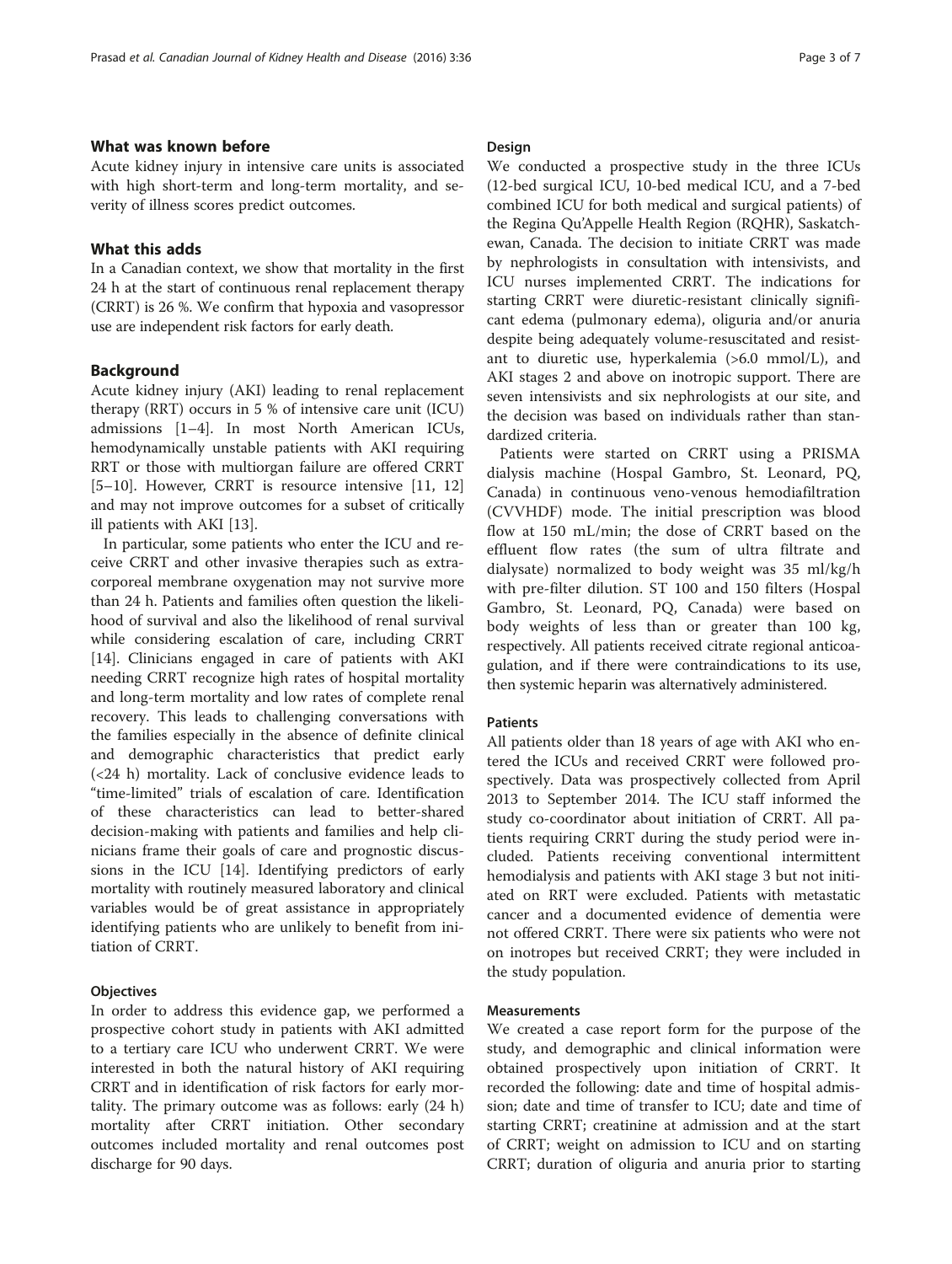CRRT; pH values on CRRT initiation; demographics (age, sex, ethnicity); site of vascular access (right internal jugular vein, left internal jugular vein, right femoral vein left femoral vein, right subclavian vein, left subclavian vein); complications post insertion of vascular access; exposures (sepsis, critical illness, circulatory shock, burns, trauma, cardiac surgery, major non-cardiac surgery, nephrotoxic medications, and radio contrast agents); chronic disease comorbidities (congestive heart failure [CHF], hypertension, diabetes mellitus); Acute Physiology and Chronic Health Evaluation II (APACHE II) score; vasoactive support (epinephrine dose, norepinephrine dose, vasopressin dose, dopamine dose, dobutamine dose, milrinone dose); positive-end expiratory pressure (PEEP); fraction of inspired oxygen (FiO<sub>2</sub>); and extra corporeal membrane oxygenation (ECMO) at the initiation of CRRT. Outcomes such as ICU survival, hospital survival, and renal recovery were also recorded.

Creatinine was recorded daily for the duration of inpatient stay for all patients with AKI until discharge. For patients who had AKI, but not receiving CRRT, creatinine on admission and peak creatinine were documented. AKI was defined as per Kidney Disease Improving Global Outcomes (KDIGO) guidelines into three stages based on the increase of serum creatinine from the baseline (stage 1, 1.5 to 1.9 times the baseline; stage 2, 2.0–2.9 times the baseline; stage 3, >3 times the baseline or increase in serum creatinine to >353 μmol/L or initiation of RRT). Chronic kidney disease (CKD) was defined based on the estimated GFR recording in physician charts and prehospitalization creatinine values suggesting CKD as per the modified diet in renal disease (MDRD) formula. Oliguria (as defined by the criteria for AKI) was defined as urine volume of less than 0.5 mL/kg/h for 6 h or 0.3 mL/kg/h for 24 h. Renal recovery at hospital discharge was defined as follows: (1) no recovery if patients continued on RRT, (2) complete recovery if creatinine was less than 26.5 μmol/L above the baseline value, and (3) partial recovery if the creatinine level was at least 26.5 μmol/L higher than the baseline value [\[15\]](#page-6-0). Renal recovery, i.e., complete or partial, was assessed at time of hospital discharge. For those discharged without complete recovery of baseline renal function, renal recovery was re-evaluated at 9 months following hospital discharge.

The APACHE II scoring system, a hospital mortality prediction tool, was calculated at the point of starting CRRT, and a score of 0–100 was created for each patient. Our institutional review ethics board (REB) approved the study (REB-12-87). The data was collected confidentially and deindentified.

#### Methods

Univariate analysis between groups are reported for normally or near normally distributed variables as means with

standard deviations (SDs) and compared by Student's  $t$  test and for non-normally distributed continuous data as medians with inter-quartile ranges (IQRs) and compared by Mann-Whitney *U* test. Categorical data are reported as proportions and compared using the chi-square test or Fisher's exact test when appropriate.

A stepwise multiple variable logistic regression model was created, using death within 24 h as a dependent variable that considered variables which were marginally significant  $(p < 0.10)$  in the univariate logistic regression as covariates (APACHE scores >20, >65 years of age, sepsis,  $FiO<sub>2</sub>$  per 10 % increase, epinephrine dose >10 μg/min, norepinephrine dose >20 μg/min, vasopressin dose >0.02 μg/min). Data are reported as odds ratios (ORs) with 95 % confidence intervals (CIs). Model calibration and fit were assessed by the area under the receiver operating characteristic curve (AUROC) and the Hosmer-Lemeshow goodness of fit test, respectively. A  $p$  value of <0.05 was considered statistically significant for all comparisons. Statistical analysis was performed using SAS Version 9.3.

## Results

## Study population

A total of 2634 patients were admitted to ICUs in the study period of April 2013 to September 2014. Of these patients, 83.6 % had no AKI, 4.6 % had stage 1 AKI, 1.7 % had stage 2 AKI, and 10.2 % had stage 3 AKI. Of the 269 patients with stage 3 AKI, only 106/269 (39 %) were started on CRRT. Of the 106 patients, 66/106 (62.5 %) died in ICU (8 died while undergoing CRRT and 58 died after CRRT was discontinued) and 2 died after leaving the ICU leading to a total in-hospital mortality of 64 % (68/106).

As shown in Table [1,](#page-4-0) the mean  $age \pm SD$  of the patients is as follows:  $59.15 \pm 15.81$  years; pH  $\pm$  SD,  $7.19 \pm$ 0.15; mean norepinephrine dose  $\pm$  SD, 22.5  $\pm$  19.6; mean epinephrine dose  $\pm$  SD, 11.07  $\pm$  19.38; mean FiO<sub>2</sub>  $\pm$  SD was  $0.64 \pm 0.24$ ; and mean APACHE II scores  $\pm$  SD of 34.7 ± 8.98. Seventeen percent were post cardiac surgery, 13 % had major non-cardiac surgery, 23 % of the participants had pre-existing CKD, 49 % had hypertension, and 31 % had diabetes. The difference between clinical characteristics of the survivors and non-survivors is documented in Table [1](#page-4-0).

Seventeen out of 66 patients (26%) died within 24 h of initiating CRRT. As shown in Table [1,](#page-4-0) they had higher FiO<sub>2</sub> requirements  $(0.79 \pm 0.21$  vs.  $0.61 \pm 0.21$ 0.24,  $p = 0.011$ ), higher epinephrine doses  $(32.0 \pm 29.9)$ vs.  $7.07 \pm 13.6$ ,  $p = <0.0001$ ), higher norepinephrine doses  $(39.4 \pm 23.5 \text{ vs. } 19.6 \pm 14.2, p = <0.0001)$ , lower arterial pH  $(7.08 \pm 0.19 \text{ vs. } 7.21 \pm 0.14, p = 0.0091)$ , higher vasopressin doses  $(0.030 \pm 0.01$  vs.  $0.02 \pm 0.01$ ,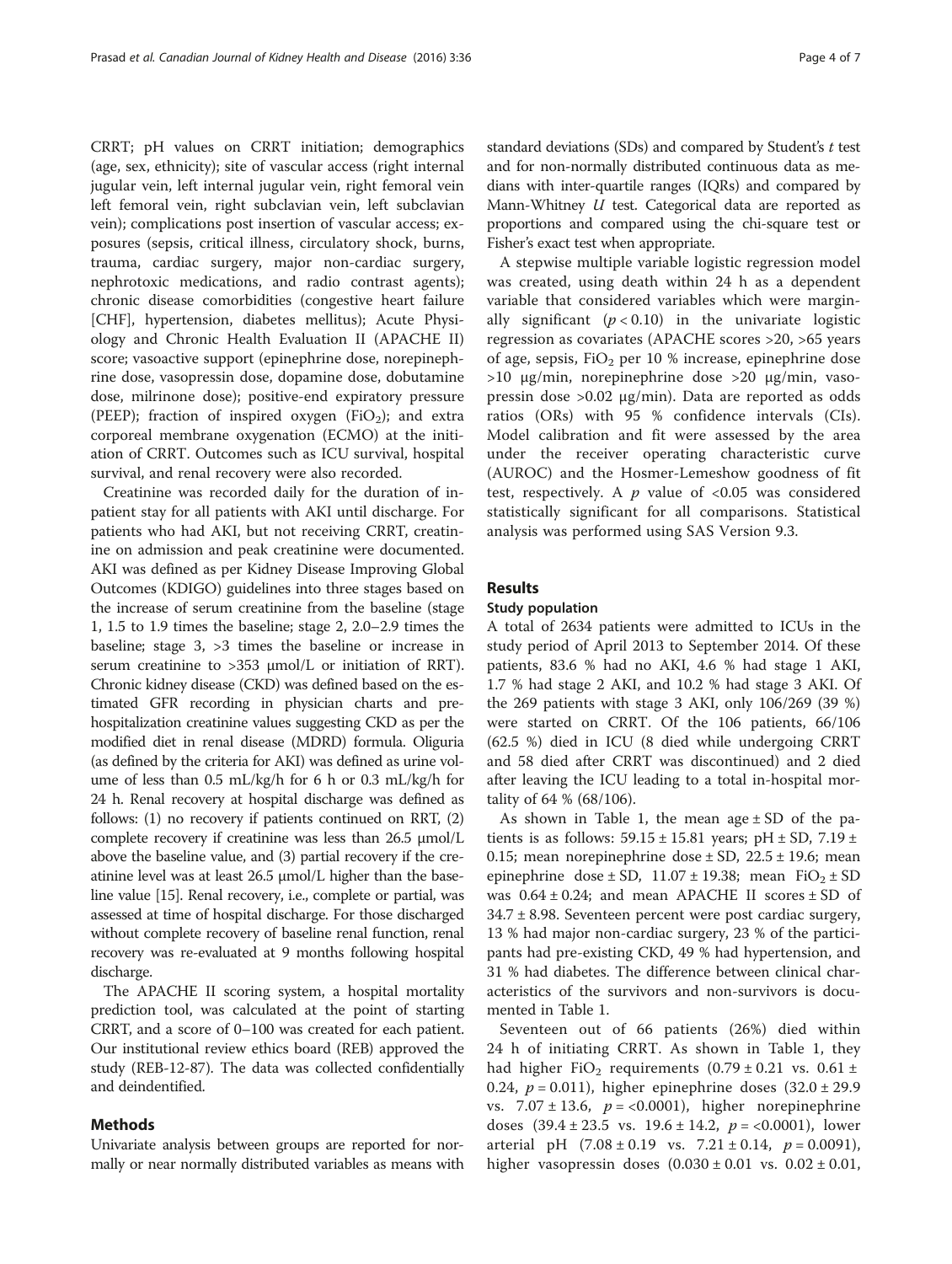<span id="page-4-0"></span>Table 1 Overview of CRRT patients and comparison of patients who died within 24 h vs. patients who died after 24 h

| Variable                         | Died within 24 h      | Died after 24 h       | All CRRT patients     | $p$ value |
|----------------------------------|-----------------------|-----------------------|-----------------------|-----------|
| Time in hours-admission to CRRT  | 22.5 (10.85-101.93)   | 36.2 (11.62-114.92)   | 34.42 (11.12-114.92)  | 0.4925    |
| Time in hours-ICU to CRRT        | $9.42(5.18 - 22.5)$   | 9.42 (3.45 - 28.92)   | $9.42(3.6 - 28.92)$   | 0.9682    |
| Creatinine at admission (umol/L) | 156.5 (94-284)        | 182.5 (106.5-411.5)   | 180.0 (103.5-390)     | 0.5151    |
| Creatinine at CRRT (µmol/L)      | 227 (121-370)         | 295 (169-413)         | 284.5 (165-412)       | 0.335     |
| Fraction of inspired oxygen, %   | $0.79 \ (\pm 0.21)$   | $0.61 (\pm 0.24)$     | $0.64$ ( $\pm 0.24$ ) | 0.0075    |
| Age                              | 62.88 $(\pm 14.88)$   | 58.43 (±15.96)        | 59.15 $(\pm 15.81)$   | 0.2905    |
| Duration of anuria (h)           | $6(0-6)$              | $3(0-6)$              | $3(0-6)$              | 0.7102    |
| Duration of oliguria (h)         | $4(2-8)$              | $9(2-12)$             | $8(2-12)$             | 0.1825    |
| Epinephrine µg/min               | 32.0 (±29.9)          | $7.07 (\pm 13.6)$     | 11.07 (±19.38)        | < 0.0001  |
| Norepinephrine µq/min            | $39.4 (\pm 23.5)$     | 19.6 $(\pm 17.1)$     | $22.5 (\pm 19.6)$     | < 0.0001  |
| pH                               | 7.08 ( $\pm$ ) 0.19   | 7.21 $(\pm 0.14)$     | $7.19 \ (\pm 0.15)$   | 0.0095    |
| Vasopressin µg/min               | $0.03$ ( $\pm 0.01$ ) | $0.02$ ( $\pm 0.01$ ) | $0.02$ ( $\pm 0.01$ ) | < 0.0001  |
| APACHE                           | 38.5 $(\pm 9.5)$      | 34.03 (±8.74)         | 34.7 (±8.98)          | 0.0265    |
| Cardiac surgery                  | 11.76 %               | 17.98 %               | 16.98 %               | 0.7312    |
| <b>Diabetes</b>                  | 41.18 %               | 29.21 %               | 31.13 %               | 0.329     |
| Hypertension                     | 52.94 %               | 48.31 %               | 49.06 %               | 0.7582    |
| Pre-existing CKD                 | 17.65 %               | 24.72 %               | 23.58 %               | 0.5291    |
| Sepsis                           | 52.94 %               | 79.71 %               | 60.38 %               | 0.4939    |
| Sex (% male)                     | 58.82 %               | 65.17 %               | 64.15 %               | 0.6172    |

Normally distributed variables are presented as means (±SD) and non-normally distributed variables are presented as mean (IQR). Categorical variables are presented as percentages

 $p = < 0.0001$ ), and higher APACHE scores  $(38.5 \pm 9.5$ vs.  $34.03 \pm 8.74$ ,  $p = 0.0265$ ).

# Factors associated with early mortality (<24 h) after starting CRRT

In univariate logistic regression models, factors associated with early mortality included fraction of inspired oxygen (per 0.1 unit) (OR 1.39, 95 % CI 1.09–1.77,  $p = 0.0081$ , area under the curve  $[AUC] =$ 0.708), epinephrine dose >10 μg/min (OR 5.81, 95 % CI 1.86–18.16,  $p = 0.0024$ , AUC = 0.707), vasopressin dose >0.02 μg/min (OR 3.99, 95 % CI 1.07-14.8,  $p =$ 

0.0393,  $AUC = 0.642$ , and norepinephrine dose  $>$ 20 μg/min (OR 11.04, 95 % CI 2.38–51.24, p = 0.0022,  $AUC = 0.739$ ) were associated with early mortality (Table 2). When included in stepwise multivariate logistic regression analysis, only  $FiO<sub>2</sub>$  (per 0.1 unit) and the dose of norepinephrine of >20 μg/min were independently associated with early mortality (Table [3](#page-5-0)).

At 9 months follow-up, 12 out of 40 patients had died. Five out of twelve who were dialysis-dependant on discharge had died. Of the remaining 28 survivors, 17 had complete recovery of renal function to

Table 2 Univariate logistic regression predicting early mortality within 24 h

| Variable                                   | Odds ratio (95 % CI) | $p$ value | C-statistic |
|--------------------------------------------|----------------------|-----------|-------------|
| Age over 65                                | $1.03(0.36 - 2.96)$  | 0.9553    | 0.504       |
| Pre-existing CKD (yes vs. no)              | $0.65(0.17 - 2.48)$  | 0.5315    | 0.535       |
| APACHE score >20                           | $1.16(0.13 - 10.27)$ | 0.8961    | 0.504       |
| Epinephrine dose $>10 \mu q/min$           | 5.81 (1.86-18.16)    | 0.0024    | 0.707       |
| Norepinephrine dose >20 µg/min             | 11.04 (2.38-51.24)   | 0.0022    | 0.739       |
| Sepsis (yes vs. no)                        | $0.7(0.24 - 1.98)$   | 0.4953    | 0.544       |
| Vasopressin (>0.02 µg/min)                 | 3.99 (1.07-14.84)    | 0.0393    | 0.642       |
| High pH $(< 7.2)$                          | $2.35(0.76 - 7.19)$  | 0.1366    | 0.6         |
| Fraction of inspired oxygen (per 0.1 unit) | 1.39 (1.09-1.77)     | 0.0081    | 0.708       |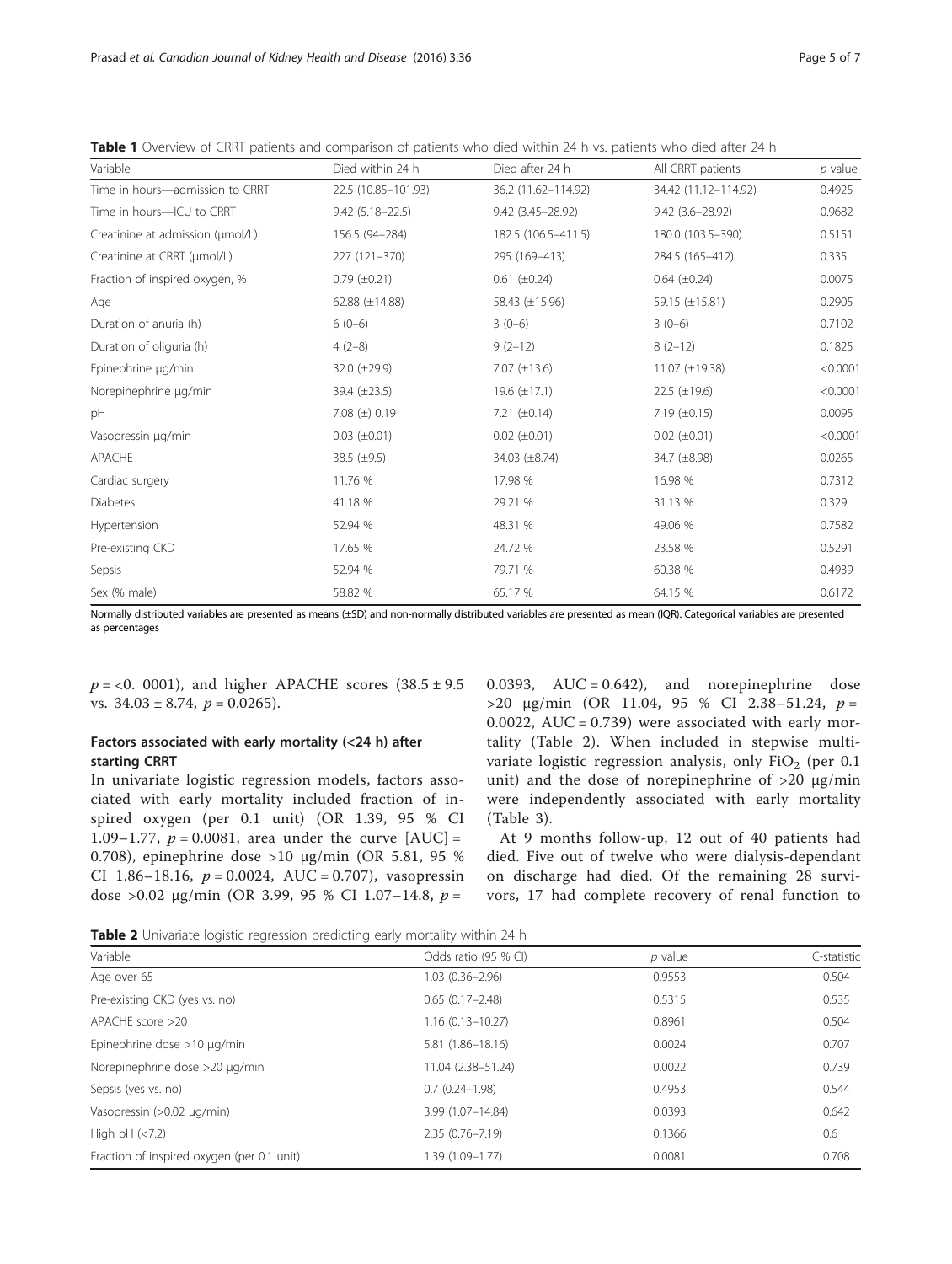<span id="page-5-0"></span>

| Variable                       | Odds ratio (95 % CI) | p value |  |
|--------------------------------|----------------------|---------|--|
| Norepinephrine dose >20 µg/min | $3.37(1.34 - 8.44)$  | 0.0097  |  |
| $FiO2$ per 0.1 unit            | $1.33(1.1 - 1.62)$   | 0.0035  |  |
| Model C-statistic              | 0.755                |         |  |

The model includes norepinephrine >20 μg/min, epinephrine >10 μg/min, FiO<sub>2</sub> per 10 % increase, and vasopressin >0.02  $\mu$ g/min

baseline and the remaining 11 had partial renal recovery.

## **Discussion**

In our regional cohort of critically ill patients with AKI, patients requiring CRRT had 62 % ICU mortality, with 17/66 (26 %) deaths taking place within 24 h of initiating CRRT. FiO<sub>2</sub> (per 0.1 unit) and the dose of norepinephrine of >20 μg/min at the time of ICU admission were predictive of early death but with modest discrimination. Together, these findings suggest that certain high-risk features can help risk-stratify patients on CRRT, but not with sufficient accuracy to determine futility of treatment.

Our complete renal recovery rates of 60 % were similar to the Wisconsin group [\[16\]](#page-6-0) and as reported by Schiffl et al. (56 %) [[17\]](#page-6-0). Our in-hospital mortality of 64 % results were better than 75 % as reported by Stads et al. (75 %) [[18](#page-6-0)], similar to other published studies [[16](#page-6-0), [17, 19, 20\]](#page-6-0), but higher than 37 % by Mehta et al. [\[21](#page-6-0)]. The mean hospital stay for survivors in our study was less than the Wisconsin group [\[16\]](#page-6-0) and the 72 days as published by the Taiwan group.

Given that 26 % of our patients died within 24 h, it would be useful to have better prognostic tools. Nonbeneficial care can be seen as a clinical action serving no useful purpose in attaining a specified goal for a given patient. We recognize that conversations at the outset on outcomes are difficult in an intensive care environment, and we hoped to define patient characteristics that would identify a population where initiation of CRRT would have a low likelihood of benefit.

We attempted to isolate routinely collected clinical and laboratory variables that could label patients as nonbeneficial prior to initiating CRRT, while trends for predictable variables were seen (higher  $FiO<sub>2</sub>$  requirements while ventilated, higher norepinephrine, epinephrine and vasopressin dosage requirements, and lower arterial pH). None of the predictors identified in this study has sufficiently good predictive abilities to be used in clinical practice.

#### Limitations

Our study's strengths include its prospective design, which allowed us to carefully collect all relevant clinical data from the index hospitalization as well as prehospitalization records. In addition, we were able to capture all ICU admissions receiving CRRT in our

region, as we are the only center to provide this service for our catchment area. However, despite this universal coverage, we were limited by our sample size of 106 patients over 14 months. Finally, we only studied patients who had AKI and received CRRT. As such, patients with AKI who may have refused ICU admission or dialysis would not be included in our cohort and could bias our findings.

# Conclusions

Patients with AKI requiring CRRT appear to be at a high risk of early mortality if they have a higher  $FiO<sub>2</sub>$  and high norepinephrine >20 μg/min. However, these factors cannot reliably determine if treatment is likely to be non-beneficial, and therefore, larger multicenter studies of critically ill patients with reliable collection of clinical data are needed.

#### Acknowledgements

None.

#### Funding

There was no external funding for this study.

#### Availability of data and materials

Will be made available on request.

#### Authors' contributions

BP conceived and designed the study and drafted the manuscript. MU assisted in the acquisition and initial analysis of the data. ER and TWF conducted the statistical analyses. NT assisted in drafting and revising the manuscript. All authors read and approved the final manuscript.

#### Competing interests

The authors declare that they have no competing interests.

#### Ethics approval

The Regina Qu'Appelle Health Region research and ethics board approved the study (REB-12-87) on November 29, 2012, under section 29 (2) of the Health Information Protection Act.

#### Studies involving human tissue and animals

Not applicable.

#### Individual personal data

Not applicable.

#### Author details

<sup>1</sup>Section of Nephrology, Department of Medicine, Regina Qu'Appelle Health Region, 1440, 14th Avenue, Regina S4P 0W5, Canada. <sup>2</sup>College of Medicine University of Saskatchewan, Saskatoon S4P 0W5, Canada. <sup>3</sup>Seven Oaks Hospital, 2 PD12, 2300 McPhillips Street, Winnipeg, Manitoba R2V3M3, Canada. <sup>4</sup> Research and Performance Support, Regina Qu'Appelle Health Region, Regina, Saskatchewan S4P 0W5, Canada.

#### Received: 16 December 2015 Accepted: 2 July 2016 Published online: 22 July 2016

#### References

- 1. Metnitz PG, Krenn CG, Steltzer H, et al. Effect of acute renal failure requiring renal replacement therapy on outcome in critically ill patients. Crit Care Med. 2002;30(9):2051–8.
- 2. Schrier RW, Wang W. Acute renal failure and sepsis. N Engl J Med. 2004; 351(2):159–69.
- 3. Uchino S, Kellum JA, Bellomo R, et al. Acute renal failure in critically ill patients: a multinational, multicenter study. JAMA. 2005;294(7):813–8.